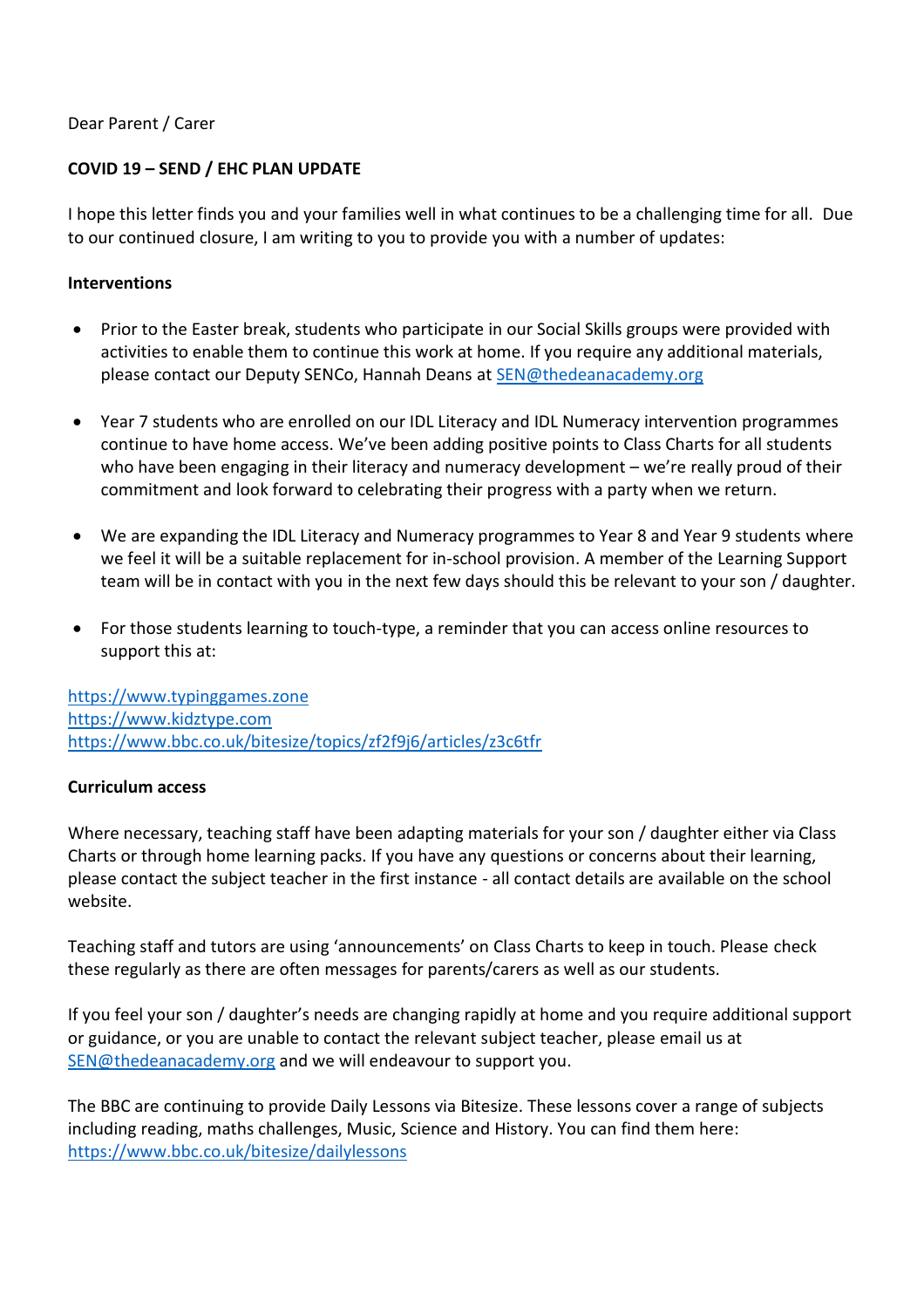## **Access to external support services**

## *Gloucestershire County Council*

You can find a range of support materials including services for mental health support, family wellbeing and parenting through coronavirus guidance here: [https://www.gloucestershire.gov.uk/covid-19](https://www.gloucestershire.gov.uk/covid-19-information-and-advice/support-for-children-and-families-during-covid-19/) [information-and-advice/support-for-children-and-families-during-covid-19/](https://www.gloucestershire.gov.uk/covid-19-information-and-advice/support-for-children-and-families-during-covid-19/)

### *Advisory Teaching Service:*

While the ATS is closed, they have set up a number of advice lines that are open between 10am-12pm and 1pm-3pm.

| Day of week | C&L          | SEMH         |
|-------------|--------------|--------------|
| Monday      | 01452 427579 | 01452 426813 |
| Tuesday     | 01452 324365 | 01452 324364 |
| Wednesday   | 01452 426833 | 01452 425794 |
| Thursday    | 01452 324371 | 01452 425425 |
| Friday      | 01452 583550 | 01452 426813 |

Cognition and Learning / Social, Emotional and Mental Health

# Communication and Interaction:

| Day of week | 10.00-12.00  | 13.00-15.00  |
|-------------|--------------|--------------|
| Monday      | 01452 324373 | 01452 324369 |
| Tuesday     | 01452 427579 | 01452 425794 |
| Wednesday   | 01452 425712 | 01452 324375 |
| Thursday    | 01452 324367 | 01452 583810 |
| Friday      | 01452 583731 | 01452 324374 |

They have also set up a YouTube channel for additional support and guidance: <https://www.youtube.com/channel/UCYrm2ArgsNRy4kKHf9aPsPQ>

## **EHC PLAN ONLY: Changes to the legal duties for schools and health care providers**

On Thursday 30 April, the Secretary of State for Education provided an amendment to the Special Educational Needs and Disability Regulations 2014 and a modification to Section 42 of the Children and Families Act (England) 2014.

These changes only effect students with an EHC Plan and they:

- relax the timescales for Annual Reviews where it is not reasonably practicable for them to go ahead
- discharge the duty of the educational setting or healthcare service to deliver special educational provision after reasonable endeavours to provide this have taken place. This discharge of duty is proposed to be in effect from  $1<sup>st</sup>$  May 2020 to 31 $<sup>st</sup>$  May 2020.</sup>

If your son / daughter has an upcoming Annual Review in May or June, please be assured that these will take place as scheduled. We are able to host virtual meetings where you can participate via video link or host an audio conference where you are able to participate by phone. The Advisory Teaching Service